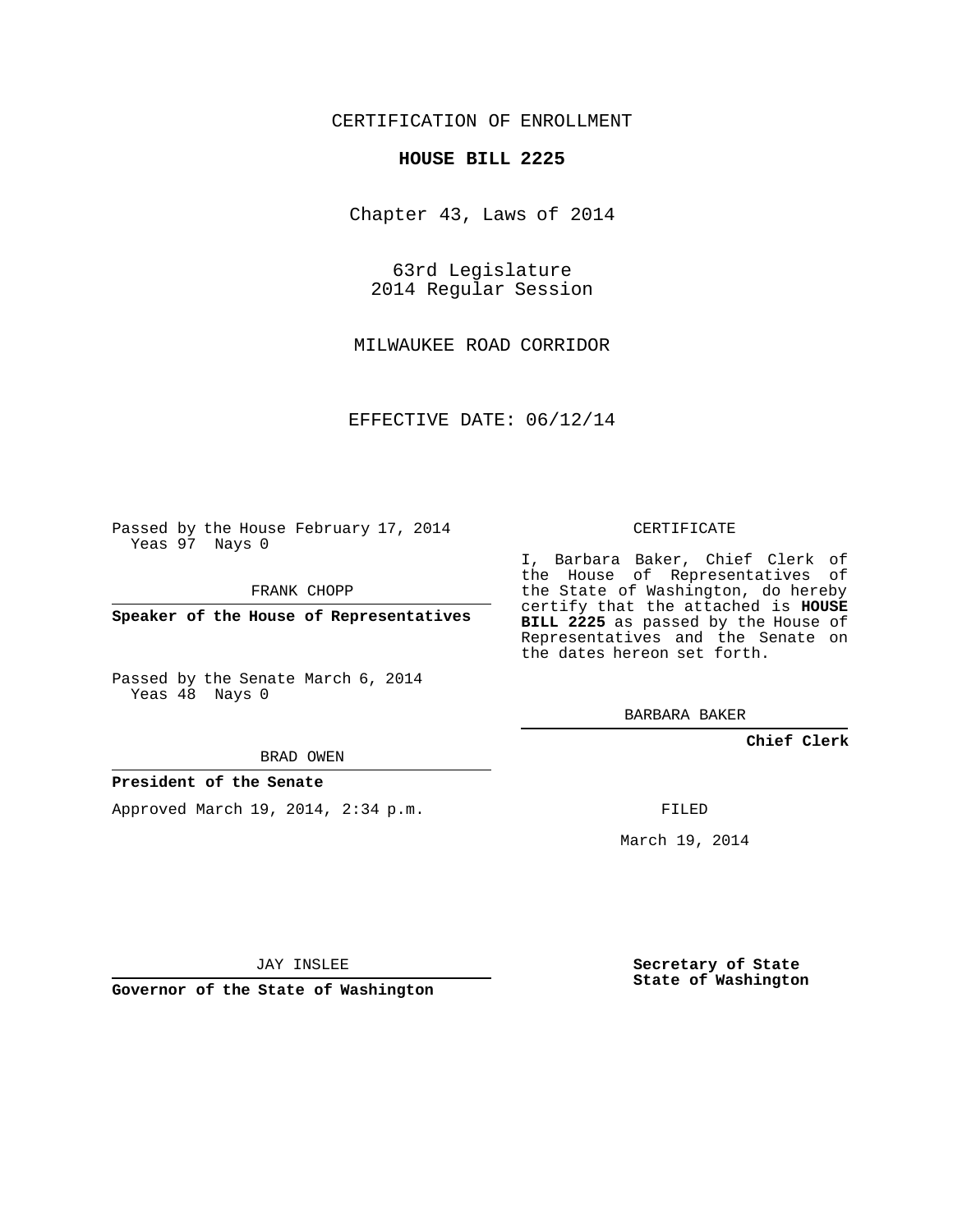# **HOUSE BILL 2225** \_\_\_\_\_\_\_\_\_\_\_\_\_\_\_\_\_\_\_\_\_\_\_\_\_\_\_\_\_\_\_\_\_\_\_\_\_\_\_\_\_\_\_\_\_

\_\_\_\_\_\_\_\_\_\_\_\_\_\_\_\_\_\_\_\_\_\_\_\_\_\_\_\_\_\_\_\_\_\_\_\_\_\_\_\_\_\_\_\_\_

Passed Legislature - 2014 Regular Session

## **State of Washington 63rd Legislature 2014 Regular Session**

**By** Representatives Manweller, Senn, Magendanz, Fey, Tharinger, Fitzgibbon, and Roberts; by request of Parks and Recreation Commission

Read first time 01/14/14. Referred to Committee on Environment.

 AN ACT Relating to the Milwaukee Road corridor; creating a new section; and repealing RCW 79A.05.315, 79A.05.320, 79A.05.325, and 79A.05.330.

BE IT ENACTED BY THE LEGISLATURE OF THE STATE OF WASHINGTON:

 NEW SECTION. **Sec. 1.** It is the intent of the legislature to recognize that the parks and recreation commission currently has the authority to manage numerous public recreation trails throughout the state. The intent of this act is to authorize the parks and recreation commission to manage the Milwaukee Road corridor in the same manner and with the same authority as the commission manages all other recreation trails currently under its jurisdiction.

 NEW SECTION. **Sec. 2.** The following acts or parts of acts are each repealed:

 (1) RCW 79A.05.315 (Milwaukee Road corridor--Transfer of management control to commission) and 1989 c 129 s 1 & 1984 c 174 s 2;

 (2) RCW 79A.05.320 (Milwaukee Road corridor--Duties) and 2000 c 11 s 39, 1987 c 438 s 39, & 1984 c 174 s 3;